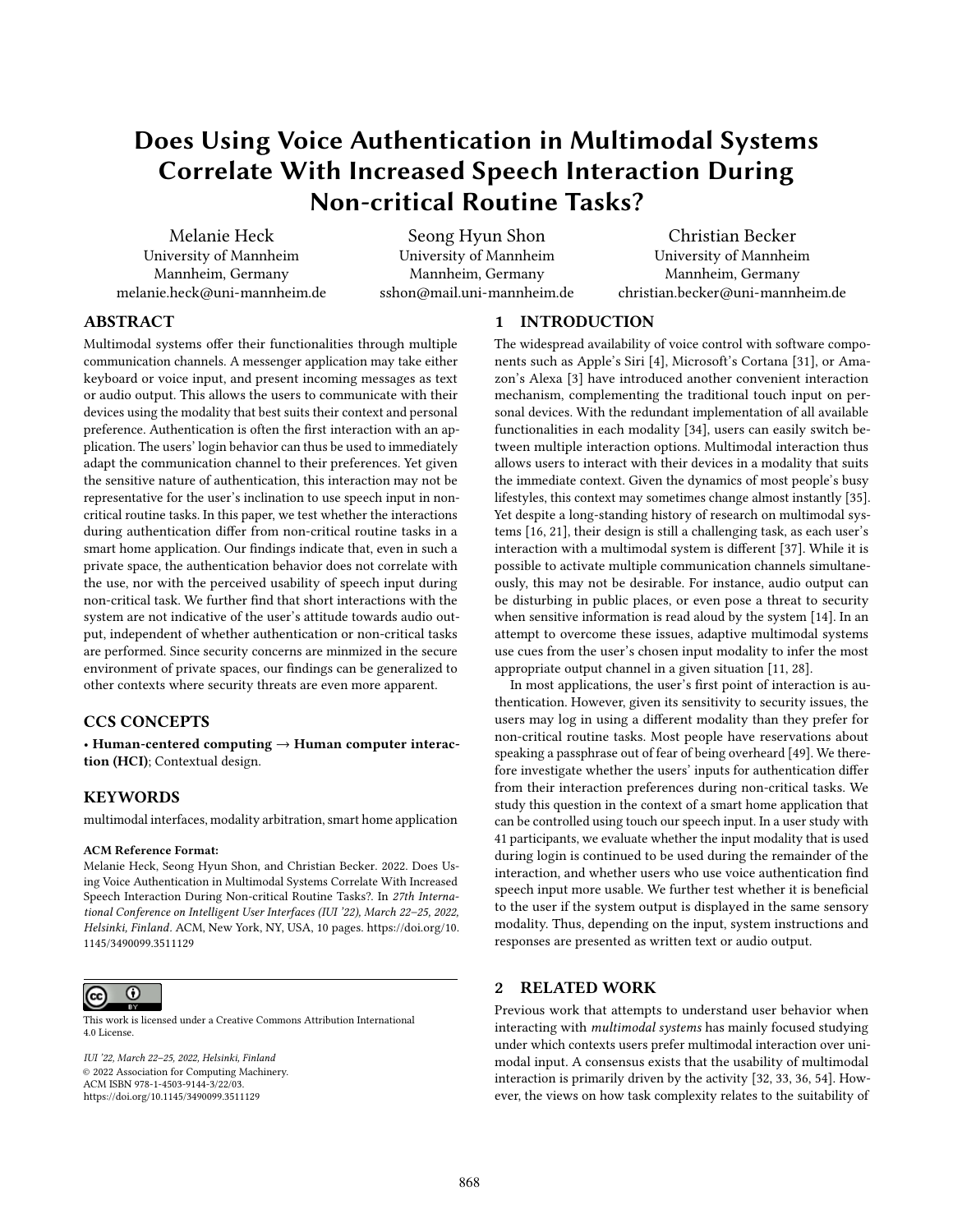multimodal interaction are conflicting. Oviatt et al. [\[33,](#page-9-11) [36\]](#page-9-12) found that users prefer unimodal touch or speech input when executing simple tasks, but revert to multimodal input as the tasks become more cognitively complex. Consistent with these findings, Morris and Ringel [\[32\]](#page-9-10) showed that unimodal interaction is preferred for issuing simple commands to a speech and gesture controlled TV. When interacting with the considerably more complex image editing application PixelTone [\[25\]](#page-9-14), in contrast, the users preferred multimodal interaction over using only speech or touch input. Conversely, elderly users seem to prefer multimodal input for controlling a simple TV application [\[12\]](#page-8-3), and a recent study by Williams et al. [\[54\]](#page-9-13) suggests that the combined use of speech and gesture input is more strenuous during complex tasks. Apart from external task related variables, user specific variables influence the usability of multimodal interaction [\[8,](#page-8-4) [37\]](#page-9-6). The more experienced the users are, the more often they use multiple input modalities [\[8\]](#page-8-4). Once a user has developed a preference for unimodal or multimodal interaction, their interaction behavior remains consistent [\[37\]](#page-9-6). When asked explicitly to use both speech and touch input, the modalities are used either simultaneously (multimodal) or sequentially (unimodal). Attempts to change the integration strategy (e.g., by introducing frequent errors) only strengthened the previous strategy.

When given the choice between multiple interaction modalities, manual input has been found to be preferred over speech in Human-Robot [\[40\]](#page-9-15) and Human-Computer Interaction, including a computer-based drawing application [\[2\]](#page-8-5) and an application to document electronic health records in hospitals [\[46\]](#page-9-16). Empirical evidence suggests that the observed preference persists even when speech is more efficient and effective. Users of an interactive voice response system for reporting public safety issues judged speech to be more efficient, but most often opted for keyboard input when given the choice [\[7\]](#page-8-6). In a study with a smart television [\[20\]](#page-9-17), the traditional remote control was preferred over speech interaction. Gestures were the modality of choice for selecting virtual objects in an AR application [\[26\]](#page-9-18). While this may be attributed to the higher cognitive load of speech input [\[44\]](#page-9-19), speech can be preferred if the benefits in terms of efficiency and effectiveness are sufficiently high. Schaffer et al. [\[45\]](#page-9-20) report that users of a restaurant booking application for mobile phones preferred speech input when it led to less interaction steps and had a low recognition error rate. In a study investigating text input on smartphones, Smith and Chaparro [\[47\]](#page-9-21) report the lowest error rates for speech input and physical keyboards. Both modalities were also ascribed a high usability by the study participants. In an interactive map application, the users opted for manual input for simple location specifications, but preferred speech for more extensive and not clearly defined object descriptions [\[33\]](#page-9-11). Similarly, user interaction with the meeting documentation system Archivus [\[29\]](#page-9-22) suggest that the mouse is used for simple navigation tasks, whereas speech input is preferred for free text entry. Since efficiency and effectiveness depend on individual factors like demographics and prior knowledge, modality preferences can differ from person to person [\[23\]](#page-9-23). Dynamic context variables such as the user's environment and cognitive load influence the effectiveness of an interaction modality [\[32\]](#page-9-10). Ideally, multimodal systems should therefore adapt to the individual user and current situation.

Similarly, preferences for output modalities depend on the interaction context [\[12\]](#page-8-3). Adaptive multimodal systems thus dynamically

infer the user's context from multimodal input, and present the output in the modality that is most appropriate for the situation [\[11,](#page-8-2) [28\]](#page-9-8). While increasing usability for inexperienced users, output adaptation has not been found to benefit domain experts [\[28\]](#page-9-8).

Our short glimpse into the research landscape evidences the importance of the task complexity and contextual factors in determining the suitability of a communication channel. In contrast, the effect of individual preferences on the interaction behavior during different tasks is a topic that has not yet been thoroughly researched. Specifically, little is known about the link between a person's mode of interaction during authentication and their subsequent behavior during non-critical routine tasks. We therefore analyze whether the behavior during login is indicative of a user's preferred communication channel for non-critical routine tasks.

### 3 THE SMART HOME APPLICATION

The desktop application "Smart Home Display" is a simple prototype for an adaptive smart home application. Telework has become the norm during the Covid-19 pandemic, and about 75% of office workers now wish to at least partly work from home [\[38\]](#page-9-24). Assuming that the users prefer to control their home appliances through the same device that they are already using during their office hours, we decided to conduct the study with a desktop application. The application can be operated using touch or speech input. Adaptive functionalities were integrated following the FAME [\[15\]](#page-9-25) development guidelines for adaptive multimodal applications:

- (1) Identify adaptation variables: Which variables introduce variations from outside of the system? Users can interact with the system through mouse input or speech. Following Turk's taxonomy of sensory modalities [\[50\]](#page-9-26), we henceforth use the term "touch input" when referring to mouse clicks. The available input modalities were chosen to maximize usability and user confidence. Touch input is still the default control mechanism on consumer devices [\[19\]](#page-9-27). However, speech-controlled intelligent personal assistants such as Alexa or Siri have penetrated the consumer market, so that most users are now comfortable with using speech input. In a study investigating the usability of different input modalities for smart home appliances, users were found to be most experienced with touch and speech input, and find these modalities the easiest and most enjoyable to use [\[19\]](#page-9-27). The system adapts exclusively to the input modality that was chosen by the user for authentication. Environmental variables such as background noise do not influence the adaptation.
- (2) Identify adaptable variables: What variable system components should respond to the outside variations? Instructions and system responses are presented either as text, or read aloud by the Text-To-Speech (TTS) engine.
- (3) Select model attributes: What information requirements should be stored in models? A user model stores whether speech or touch input was used during the login task. The system continuously listens for potential speech input throughout the entire interaction. However, the user model is static, i.e., it is not updated if the user subsequently communicates with the system using a different input modality.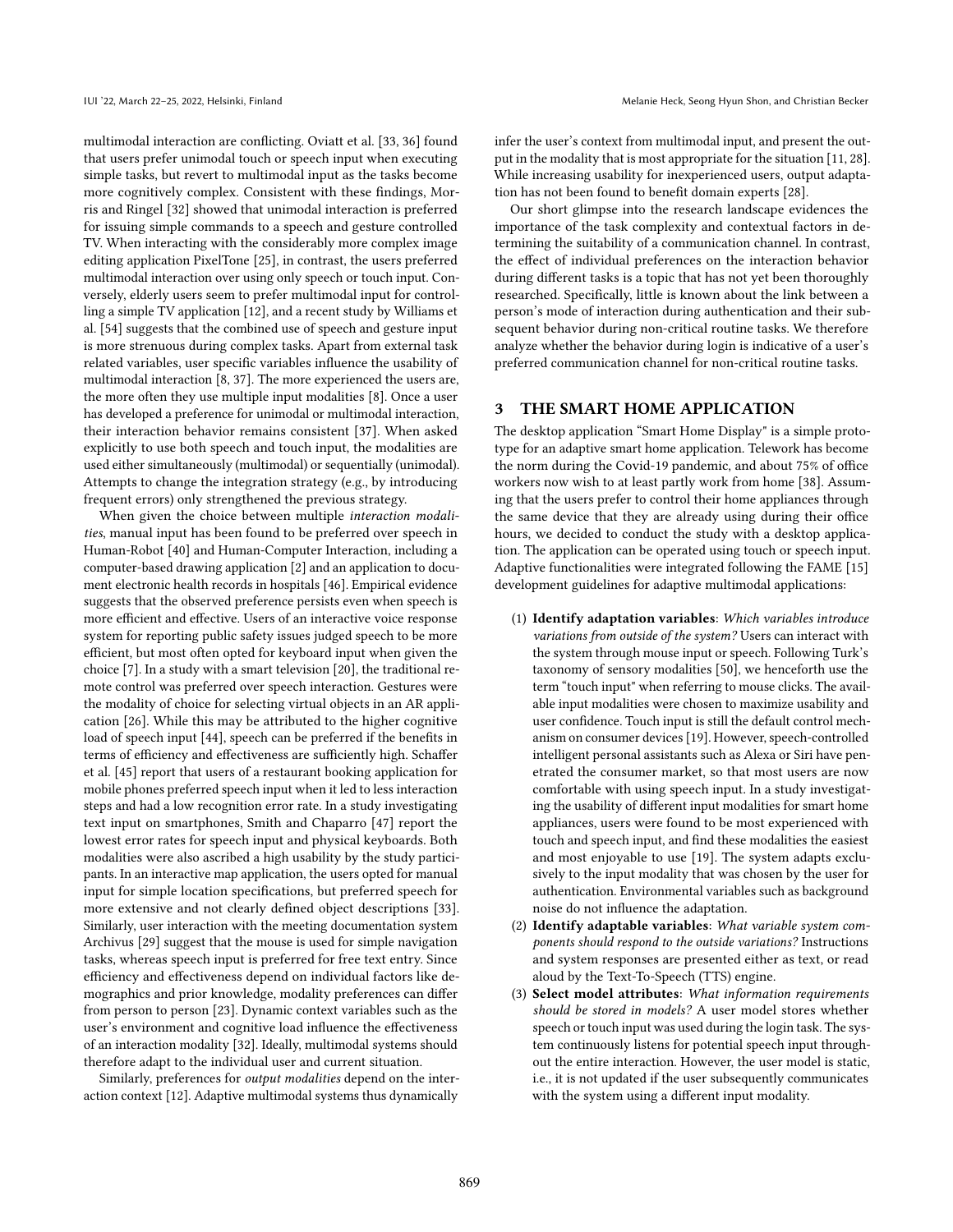- (4) Design interaction model templates: How is information and the relationships between components represented? The Speech-To-Text (STT) engine informs the TTS module and the graphical user interface (GUI) of the chosen input modality during authentication.
- (5) Define adaptation rules: What rules and methods define the adaptation? If speech (touch) is used for login, the TTS module is activated (disabled), and all text instructions on the GUI are disabled (activated).

The system was implemented in Python. The GUI was realized with Tkinter [\[17\]](#page-9-28) which provides convenient functionalities for rapid prototyping. TTS conversion was realized with Window's native Microsoft Speech API (SAPI 5.3) [\[30\]](#page-9-29). It was accessed through the pyttsx3 Python library. The online Python library SpeechRecognition establishes an interface to the Google Speech Recognition engine. It has been found to deliver superior recognition performance compared to other state-of-the-art speech recognition engines [\[24\]](#page-9-30). The speech recognition engine runs in the background and continuously listens for speech input.

#### 3.1 Authentication procedure

When starting the application, the experimental instructions are displayed on the screen and simultaneously read aloud by the system. After 20 seconds, the participants are automatically routed to the authentication page. Authentication is a critical security mechanism for Smart Homes in order to protect services such as paid TV channels from unauthorized access [\[39\]](#page-9-31). It is of particular importance for voice assistants due to the often sensitive nature of their services and is typically the first point of interaction with the system. Unlike personal computing devices, smart home applications cannot delegate the authentication task to password management systems that automatically fill in the password, because they would grant access to any person inside the house.

Two alternative authentication tasks that are commonly used on consumer devices were implemented. Both tasks use a secret (i.e., user-specific knowledge) for authentication, independent of the chosen input modality. Note that this text-dependent authentication method differs from biometric voice authentication, where the user's identity is verified based on a set of vocal parameters [\[42\]](#page-9-32). We chose this approach so that authentication would be based on the same type of credential, independent of whether touch or speech was used. In the study, one authentication was chosen by the system at random. This allowed us to investigate whether the input mechanism that was chosen for authentication was biased by the authentication task. Login 1 uses identical tasks for touch and speech input. The user has to enter the PIN "5678", using either the number pad displayed on the screen, or saying the number sequence out loud. Login 2 uses a different task for each input modality. If choosing touch, the user is requested to draw a simple pattern onto the display. This authentication procedure is widely used on Android smartphones [\[51\]](#page-9-33), and therefore provides both familiarity and high usability. Alternatively, the user can speak the sentence "I wish to enter". In both tasks, the cognitive effort if using touch is comparable to speech input (cf. Section [5.1\)](#page-4-0). We can therefore assume that the choice of the input modality is not

influenced by the amount of intrinsic cognitive load (i.e., the mental effort induced by the task itself).

By using two authentication methods (Login 1 vs. Login 2), we account for the legacy bias that might be associated with the authentication tasks. PIN authentication traditionally requires touch input, since speech can induce a security breach in public spaces. Users might therefore be more inclined to use touch input for PIN authentication on the smart home application, even though in the safety of their own home, speech input does not reveal the secret PIN to unauthorized individuals.

Since the speech recognition rate for numerical digits is comparatively low (about 75%) [\[5\]](#page-8-7), we anticipated performance issues during speech-based PIN authentication. In order to not discourage participants from using speech authentication and thus bias their modality selection, we applied a Wizard of Oz experimental design in which authentication verification was omitted. We did not verify whether the provided spoken input during the login was correct. In contrast, spoken input after the authentication needed to be recognized correctly in order for the system to respond.

#### 3.2 Smart home functionalities

In our user study, we aimed to obtain a balanced sample of participants using either of the available input mechanisms for the noncritical routine task. At the same time, we did not want to bias their choice by using a task that could objectively be accomplished more conveniently with one input modality. The chosen form of interaction should be entirely the result of a personal preference. We therefore selected a scenario in which both modalities would naturally be equally convenient to use. Given that the users are already seated in front of their computer in the orchestrated telework scenario, the mouse lies within easy reach. Speech interaction is typically only preferred under specific circumstances [\[12,](#page-8-3) [29,](#page-9-22) [32,](#page-9-10) [33\]](#page-9-11). It has been found to be especially useful when executing simple tasks that require only minimal input [\[1,](#page-8-8) [27\]](#page-9-34). The system thus provides control panels for three smart home functionalities that can be navigated with short and simple commands: By selecting "Weather Forecast", the user can request a detailed weather report for one of the seven days of the week, which is then retrieved with the Python library Pyowm. The "Air Conditioning" functionality allows the user to increase or decrease the room temperature by pressing the respective button, or by saying "up" or "down". In the "Light" control panel, the lights of three rooms can be switched on or off.

All functionalities can be executed using touch or speech input. Speech commands correspond to the button labels. Instructions and system responses to user actions are provided in audio or text format, depending on the modality that was used for authentication.

#### 4 USER STUDY

The objective of the user study was to test whether users who favor voice over touch authentication in a multimodal system also find speech more useful during non-critical routine tasks:

H1: Voice authenticators are more inclined to

use speech input in non-critical tasks.

The hypothesis is based on the empirical finding that ease of use is the most important modality selection criterion in authentication, even more so than confidence and privacy [\[48\]](#page-9-35). Since this is also the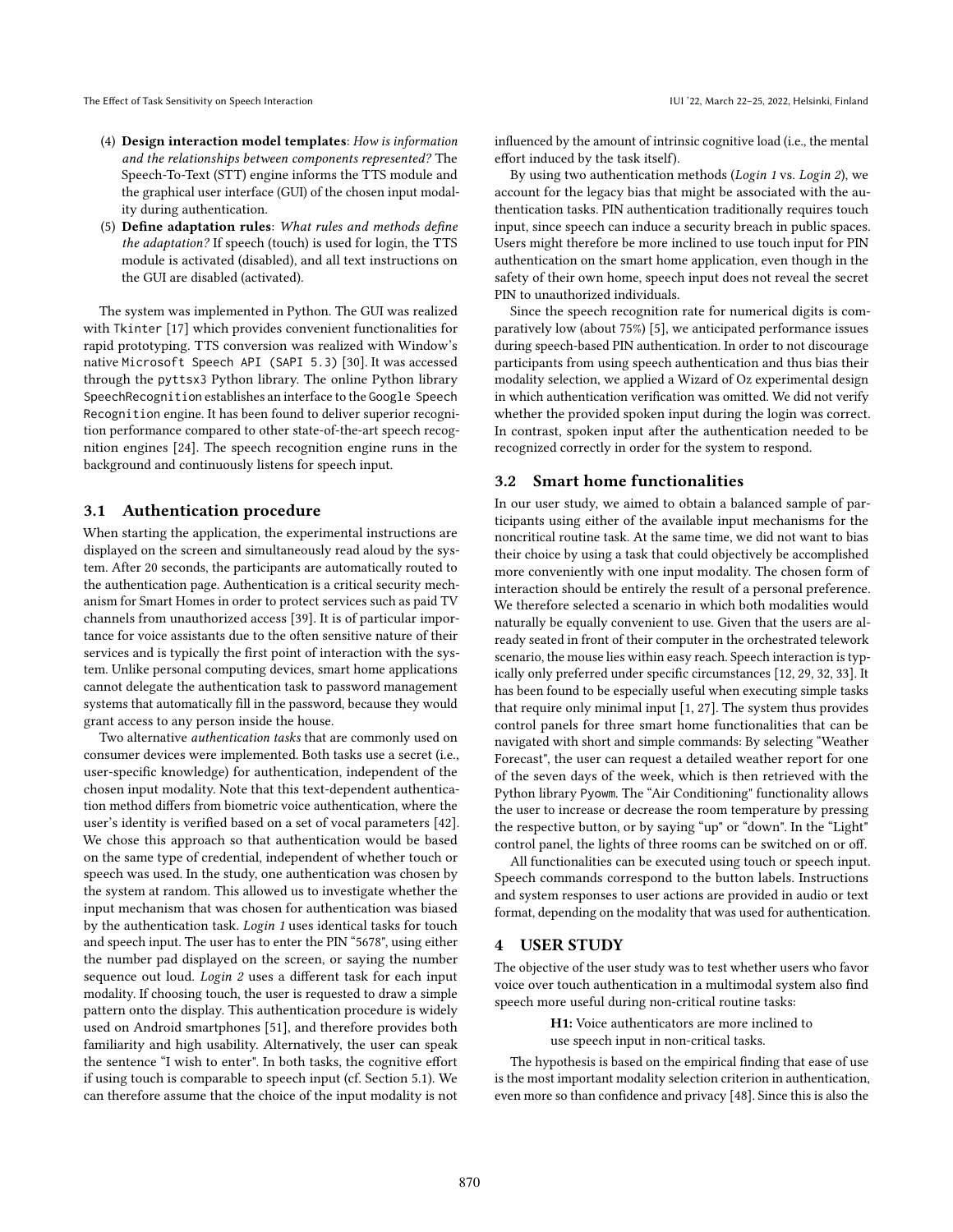case for non-critical tasks [\[13\]](#page-9-36), H1 assumes that the same modality is preferred for authentication and non-critical tasks.

Modality switches induce additional cognitive load [\[13,](#page-9-36) [43\]](#page-9-37). Buisine et al. [\[9\]](#page-8-9) therefore suggest that system output must be presented in audio format if the user of a multimodal system chooses speech input (symmetry principle). Symmetric multimodality has been applied to multimodal systems [\[53\]](#page-9-38), but there is still a lack of evidence on how it affects usability. We thus investigated whether those who communicate through speech prefer audio output over written text. We formulate the following hypothesis:

> H2: Users prefer system output in the same modality they use for input commands.

To test our hypotheses, a between-subjects experimental design with one experimental group and one control group was adopted. Participants could authenticate themselves using either touch or speech. In the experimental group, system output was presented in the modality that is most logically associated with the sensory input from the login task. Participants who authenticated themselves using touch received exclusively visual output. For those who had logged into the system using speech, the TTS engine converted all text elements into audio output, and written text was removed. For example, if a user logged in using speech input, the weather forecast was provided with audio output exclusively. In the control group, in contrast, all system outputs were presented in the modality that was not consistent with the chosen authentication modality.

#### 4.1 Apparatus

Participants were seated in front of an HP laptop with a 1.6GHz i5-8250U processor and 16GB RAM. The GUI was projected onto the laptop's display (1920x1080 pixels). It was ensured that a stable wifi connection persisted throughout each experimental trial in order to prevent network induced performance issues of the speech recognition. In compliance with existing Covid-19 regulations, participants were wearing face masks while interacting with the smart home application. To compensate for muffled voice input, a Jabra Evolve 40 headset was connected to the laptop.

#### 4.2 Participants

We recruited 41 campus residents and their personal contacts (23 female, mean age =  $26.1 \pm 3.4$ ) for the experiment. 11 participants were enrolled in an undergraduate program at our university. 27 were currently pursuing or had already completed a graduate degree. Participants were from a total of 14 nationalities (22 South or East Asian, 19 European), with none speaking English as their first language. No participant had any sensory impairment that could affect the usability of an interaction modality. Participation was voluntarily, and no monetary or equivalent incentive was given.

### 4.3 Procedure

Before starting the experiment, the subjects were informed that they were participating in a research study in which they would interact with a smart home application. They were told that their mouse and speech inputs were being recorded. After the trial, they received a detailed explanation about the objective of the study.

Before using the system, the participants were given the login data. Since the experiment consisted of a single session and no individual user accounts were created, the same PIN was used for all participants. The experimenter then left the room so that the participants would not be disturbed. Upon starting the application, the following instructions were displayed on the computer screen: "Thank you for trying out Smart Home Display. You can log in using spoken commands or the mouse. After logging in, please feel free to browse through the menus and explore Smart Home Display." Once the participants had finished exploring the system, they were presented a questionnaire to rate their perceived workload for the authentication task and the usability of speech input and output.

### 4.4 Metrics

The perceived workload of authentication was used as a control variable to test whether the modality choice was biased by the intrinsic cognitive load of the task itself. It was measured with items from the NASA Task Load Index [\[18\]](#page-9-39) on a 7-point Likert scale:

- A1: How mentally demanding was the login?
- A2: How physically demanding was the login?
- A3: How hurried or rushed was the pace of the login?
- A4: How successful were you in accomplishing the login?
- A5: How hard did you have to work (mentally and physically) to accomplish the login?
- A6: How insecure, discouraged, irritated, stressed and annoyed did you feel during the login?

Usability of speech input was used as a subjective measure of the users' attitude towards speech interaction. It was evaluated on a 7-point Likert scale with effort and performance expectancy measures adapted from the UTAUT [\[52\]](#page-9-40):

- U1: Using speech interaction enables me to accomplish tasks more quickly than with traditional mouse interaction.
- U2: My interaction with the smart home application is clear and understandable.
- U3: Using speech gives me greater control over the system than using mouse-based inputs.
- U4: Using speech makes it easier to interact with the smart home application than using the mouse.
- U5: Using speech to interact with the system is cumbersome.
- U6: The smart home application responded to my speech input in a timely manner.
- U7: I wished that the system better recognized my speech.

The interaction behavior was used as an objective measure for their attitude towards speech input. All user input was logged along with the corresponding timestamp. For speech input, additional parameters were logged in order to assess the quality of the speech recognition. We recorded all predicted speech alternatives and their confidence values. Confidence scores (ranging from 0 to 1) indicate how reliable the STT conversion is [\[22\]](#page-9-41). From the raw log data, we defined three metrics related to the user's modality choice, and three additional indicators for the speech recognition quality. The metrics and their calculations are summarized in Table [1.](#page-4-1)

Subjective preferences for output modalities were measured with six UTAUT items. The items were adapted to assess the usability of text and audio output of the smart home application: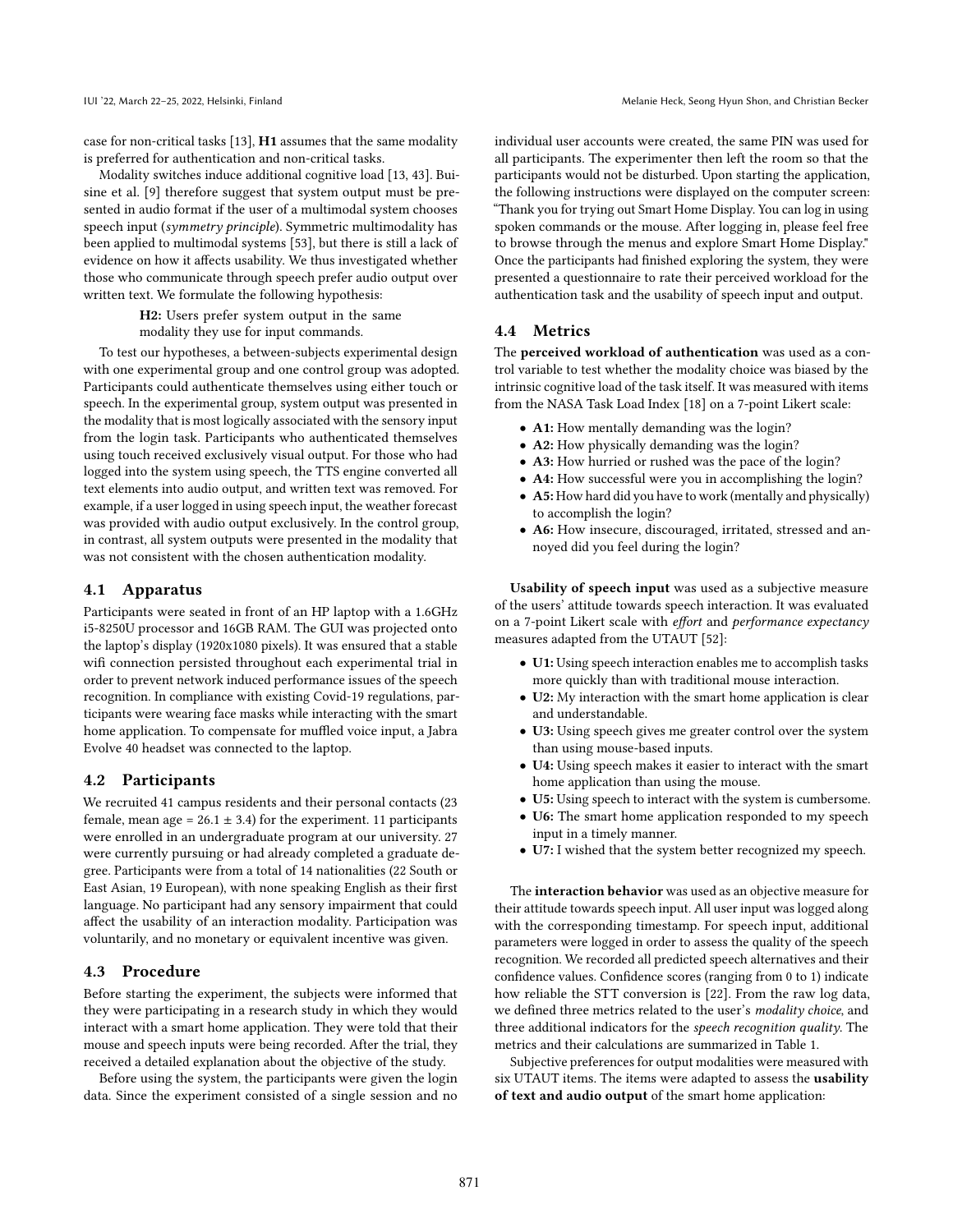<span id="page-4-1"></span>

| Construct              | Metric                   | Definition                                                                              |  |  |  |
|------------------------|--------------------------|-----------------------------------------------------------------------------------------|--|--|--|
|                        | click count              | Total number of clicks during the entire interaction                                    |  |  |  |
| modality               | speech_count             | Total number of recognized speech inputs from the entire interaction                    |  |  |  |
| choice                 | speech_ratio             | speech_count<br>Ratio of speech input to total input: -<br>speech count $+$ click count |  |  |  |
| speech                 | avg_speech_confidence    | Mean speech recognition confidence for a user, calculated from the                      |  |  |  |
|                        |                          | confidence value for the final speech alternative                                       |  |  |  |
| recognition<br>quality | executable_command_count | Number of speech inputs that result in the successful execution of the                  |  |  |  |
|                        |                          | associated command (excluding input where some speech was                               |  |  |  |
|                        |                          | recognized, but could not be associated with a command, either                          |  |  |  |
|                        |                          | because a wrong keyword was used, or the words were not recognized                      |  |  |  |
|                        |                          | correctly)                                                                              |  |  |  |
|                        | executable_command_ratio | executable_command_count<br>Ratio of executable to total speech input:<br>speech_count  |  |  |  |

Table 1: Metrics used to analyze the log data.

- O1: I find it useful to receive spoken instructions.
- O2: Receiving spoken instruction enables me to accomplish tasks more quickly than with text instructions.
- O3: Spoken instructions make using the system more interesting.
- O4: It scares me to think that I could miss important information if the instructions were only displayed as spoken messages.
- O5: I would have wished to receive more spoken audio instructions.
- O6: I would have wished to receive more text instructions.

# 5 RESULTS

Participants spent on average 3.61 minutes ( $\sigma$  = 2.72 minutes) exploring the smart home application. After excluding one sample due to missing data in the log file, we retained 40 valid data records.

The participants' modality choice for authentication was fairly evenly distributed. 16 subjects authenticated themselves using speech, and 24 subjects opted for touch input (cf. Table [2\)](#page-4-2).

<span id="page-4-2"></span>

| <b>Authentication task</b> | Touch input | Speech input | Total |
|----------------------------|-------------|--------------|-------|
| Login $1$ (PIN)            |             |              | 21    |
| Login 2 (phrase/ pattern)  |             | 12           | 19    |
| Total                      | 24          | 16           | 40    |

Table 2: Input modality usage per authentication task

#### <span id="page-4-0"></span>5.1 Task validation

We first assessed whether the modality choice was influenced by dissimilar effort for authentication with speech versus touch. We analyzed whether participants logging into the system with speech perceived the cognitive workload for the task differently than those using touch. A two-sided t-test showed that cognitive workload does not significantly differ between the two input modalities (pvalue = .351). Looking at each authentication task individually, we did not find a significant modality effect either, neither for Login 1 (pvalue = .481) nor for  $Login 2$  (p-value = .187). The tasks can therefore be assumed to evoke similar cognitive workload, independent of whether they are executed using speech or touch. We concluded

that the authentication procedures that were used in the study did not bias the participants' choice of input modality.

# 5.2 H1: Voice authenticators are more inclined to use speech input in non-critical tasks

In our quest to answer H1, we investigated the link between the participants' choice of login modality and their attitude towards voice input as a control mechanism for the smart home application. We tested the link for two different measures of attitudes towards voice input. Responses from the follow-up questionnaire were used as a subjective measure of the usability of speech input. Additionally, we used the interaction behavior as an objective measure.

Correlation with perceived usability: To determine whether the authentication modality affects the perceived usability of speech input during later interactions, we summarized the usability metrics U1-U7 into three constructs representing Ease of Use (U1, U4, U5), Confidence (U2, U3), and Perceived Success (U6, U7) of speech input. Table [3](#page-4-3) shows that speech authenticators assign slightly higher usability scores to Ease of Use and Confidence, while evaluating Perceived Success lower than touch authenticators. Yet the effect is not significant for any of the usability constructs. Using two-sided t-tests, we also found no significant effect for any of the individual usability metrics. We conclude that speech authenticators did not ascribe a higher usability to speech input than touch authenticators.

<span id="page-4-3"></span>

| modality     |         | Ease of Use    | Confidence     | <b>Perceived Success</b> |  |
|--------------|---------|----------------|----------------|--------------------------|--|
|              |         | (U1, U4, U5)   | (U2, U3)       | (U6, U7)                 |  |
| Touch        | $\mu$   | 3.26           | 3.77           | 2.29                     |  |
|              | σ       | (1.58)         | (1.35)         | (1.59)                   |  |
| Speech $\mu$ | σ       | 3.73<br>(1.07) | 4.06<br>(1.06) | 2.06<br>(1.39)           |  |
|              | p-value | .2854          | .4627          | .6424                    |  |

Table 3: Usability evaluation of speech input per chosen authentication modality. Statistical significance of inter-group differences are calculated with a two-sided t-test.

Correlation with interaction behavior during routine tasks: We analyzed whether the participants' input choice during authentication is representative for later input choices. Table [4](#page-5-0) summarizes the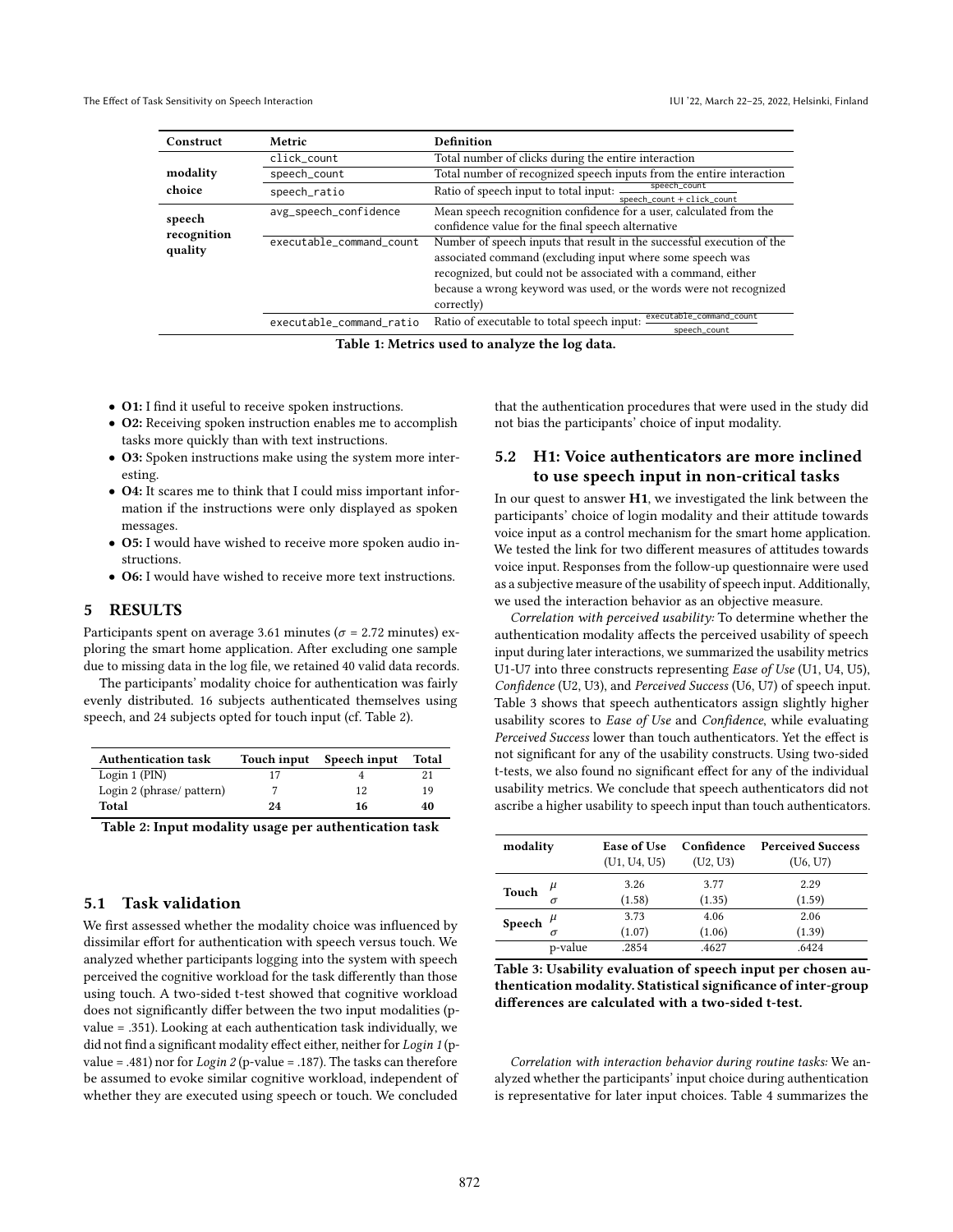IUI '22, March 22–25, 2022, Helsinki, Finland Melanie Heck, Seong Hyun Shon, and Christian Becker

<span id="page-5-1"></span>



(a) Distribution of **speech\_ratio** for each experimental group

(b) Sequential development of the number of participants using speech vs. click input during the first 50 interactions.

Figure 1: Usage of input modalities after authentication

average values of the interaction metrics for the two experimental groups (i.e., touch vs. speech authentication).

<span id="page-5-0"></span>

| modality |          | click<br>count | speech<br>count | speech<br>ratio | modality<br>switches |
|----------|----------|----------------|-----------------|-----------------|----------------------|
| Touch    | $\mu$    | 43.17          | 5.08            | 12.85%          | 8.75                 |
|          | $\sigma$ | (44.08)        | (5.13)          | $(14.26\%)$     | (5.76)               |
| Speech   | $\mu$    | 32.06          | 5.56            | 16.56%          | 8.25                 |
|          | σ        | (16.80)        | (2.83)          | $(9.11\%)$      | (4.02)               |
|          | p-value  | .2828          | .7138           | .3338           | .7564                |

Table 4: Interactions per chosen authentication modality. Significance of inter-group differences is calculated with a two-sided t-test.

Figure [1a](#page-5-1) shows that the median speech\_ratio of voice authenticators is higher than for participants who logged into the system using touch input. Yet a two-sided t-test shows that the participants' choice of input modality after authentication does not significantly differ between the experimental groups. From the modality usage over time (cf. Figure [1b\)](#page-5-1) it can be seen that the proportion of speech input from voice authenticators does not gradually decline. Rather, directly after authentication, the majority of the users switch to touch interaction. Touch input is the overall dominant input modality, independent of the chosen authentication modality. Yet most participants frequently revert to speech input multiple times throughout the interaction, with on average 8.6 modality switches.

Interaction effects: Since the task complexity did not change throughout the interaction, other factors must be responsible for the participants' frequent switching behavior. Contrary to observations that have been reported in the literature, the participants in our study used speech input more often for directional commands such as "up"/"down" (56.6%) than for semantic commands, e.g., for selecting of the "Weather Forecast" control panel. For touch input, we observed the reverse: 57.4% of clicks were attributed to semantic commands. A preference for touch input has typically been related to directional commands for controlling continuous functions [\[6\]](#page-8-10), whereas the directional commands in our smart home application are used for singular adjustments (e.g., switching on the light). Speech input is preferred for semantic commands that are considerably longer [\[1\]](#page-8-8) or not clearly defined [\[10\]](#page-8-11). In contrast, we used very short commands throughout the experiment. With the experimental setup of our user study and with the configurations of our smart home application, we did not find clear modality preferences for a specific command type that would explain the switching behavior.

We therefore verified whether the quality of the speech recognition had an effect on the observed interaction behavior of the participants. The logged speech input data shows that the speech recognition quality is highly dispersed across the participants, with the executable\_command\_ratio ranging from .2 to 1. (mean = .687, stdv. = .265). The executable\_command\_ratio indicates the number of speech inputs that resulted in the successful execution of the associated command in relation to the total number of registered speech inputs. Its observed mean value translates into an average recognition error of 31.3%. The avg\_speech\_confidence ranges from .538 to .933 (mean = .847, stdv. = .070). Yet Pearson's correlation coefficient provides no evidence that a higher speech recognition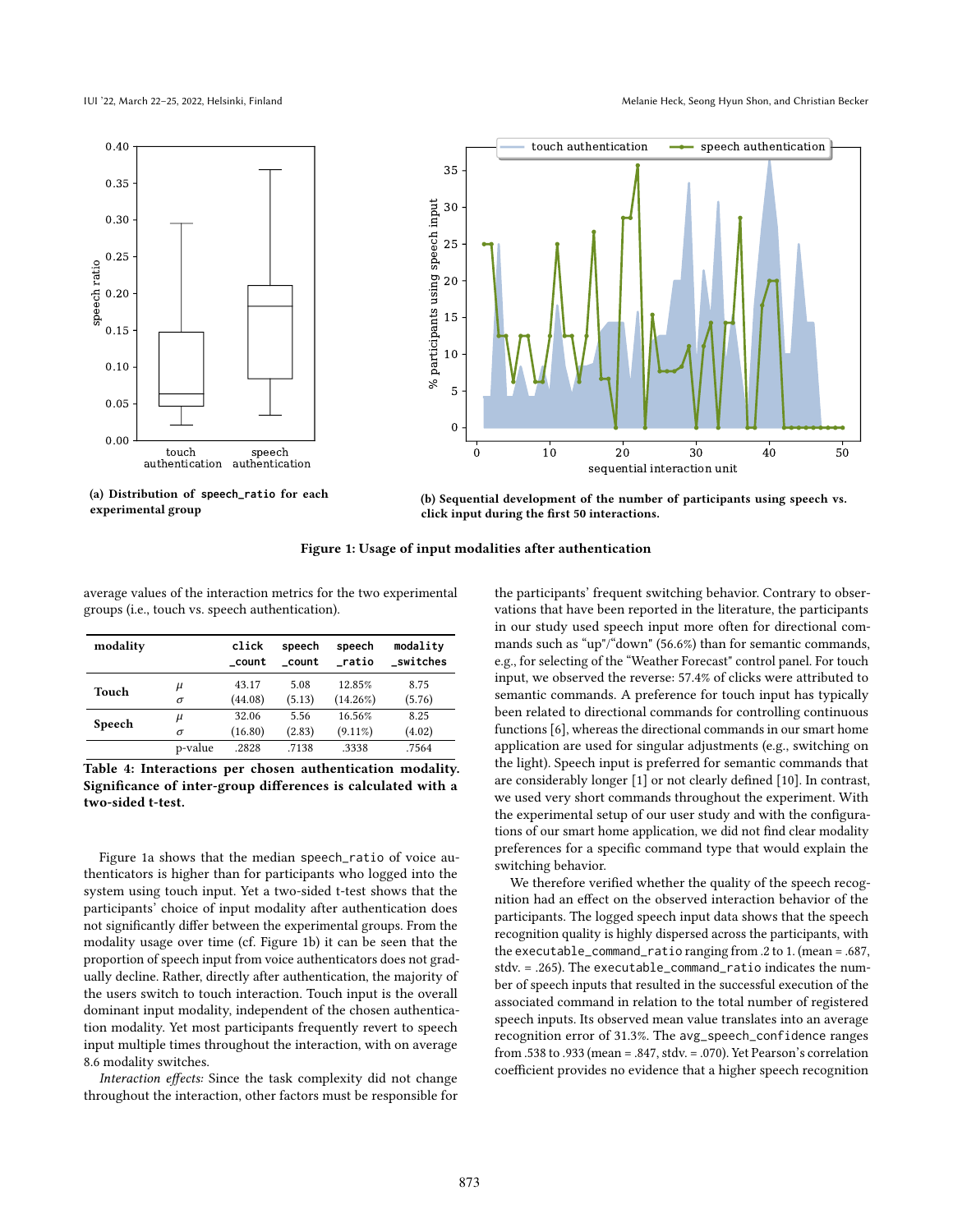quality increased the use of speech input. As can be seen in Figure [2,](#page-6-0) a higher ratio of successfully executed speech commands is even negatively correlated with speech\_ratio (corr. = -.11, pvalue  $= .52$ ).

<span id="page-6-0"></span>

Figure 2: Correlation of the number of speech inputs with the number of executable commands. Significance is calculated for the combined data of both experimental groups. No positive relationship exists between the ratio of successfully executed spoken commands and the use of speech input.

However, as can be seen from the data in Figure [3,](#page-6-1) perceived usability correlates with the quality of the speech recognition. Both Confidence (corr. = .27, p-value = .09) and Perceived Success (corr. = .32, p-value = .04) are positively correlated with the number of successfully executed speech commands, measured by the metric executable\_command\_ratio. The relationship is significant on a 95% confidence level. It thus appears that, while speech recognition quality does not influence the users' actual use of speech input, it does have an effect on their perceived usability of speech as an input modality.

Based on our findings, we reject the hypothesis that the chosen mode of authentication reveals a stronger inclination to use speech input in non-critical tasks (H1). Instead, attitudes towards speech interaction are formed gradually as the users perform the routing task, and are mainly driven by the quality of the speech recognition.

# 5.3 H2: Users prefer system output in the same sensory modality they use for input commands

Our previous analyses revealed that the users do not necessarily continue using the communication channel they used during the authentication procedure. We therefore first tested H2 for the chosen authentication modality. We then repeated the analysis for the dominant input modality during the subsequent non-critical routine tasks.

Correlation of authentication input with usability of speech output: We tested whether participants of the treatment group (i.e., system outputs match the authentication modality) evaluated the system usability different than participants of the control group (i.e., system outputs do not match the authentication modality).

Figure [4](#page-7-0) shows the participants' Perceived Usability (measured as the mean value of O1-O4), as well as the degree to which they felt that Insufficient Audio (O5), or Insufficient Text (O6) output was available.

From the distributions in Figures [4a-4b](#page-7-0) it can be seen that voice authenticators feel more strongly than touch authenticators that they should have received more audio output when presented exclusively with text, and wish they had received less text. Touch authenticators are generally satisfied with the output they receive, independent of whether it is presented in text or audio format. However, a two-sided t-test shows that, for both O5 and O6, the difference between the experimental groups is not statistically significant.

Paradoxically, Perceived Usability is evaluated slightly higher by participants of the control group, where the output modality did not match their chosen authentication modality (cf. Figure [4c\)](#page-7-0). Yet the effect is not significant. The fine-grained analysis of the individual

<span id="page-6-1"></span>

Figure 3: Usability evaluation of speech input in relation to speech recognition quality. Speech recognition quality is measured by the metric **executable\_command\_ratio**.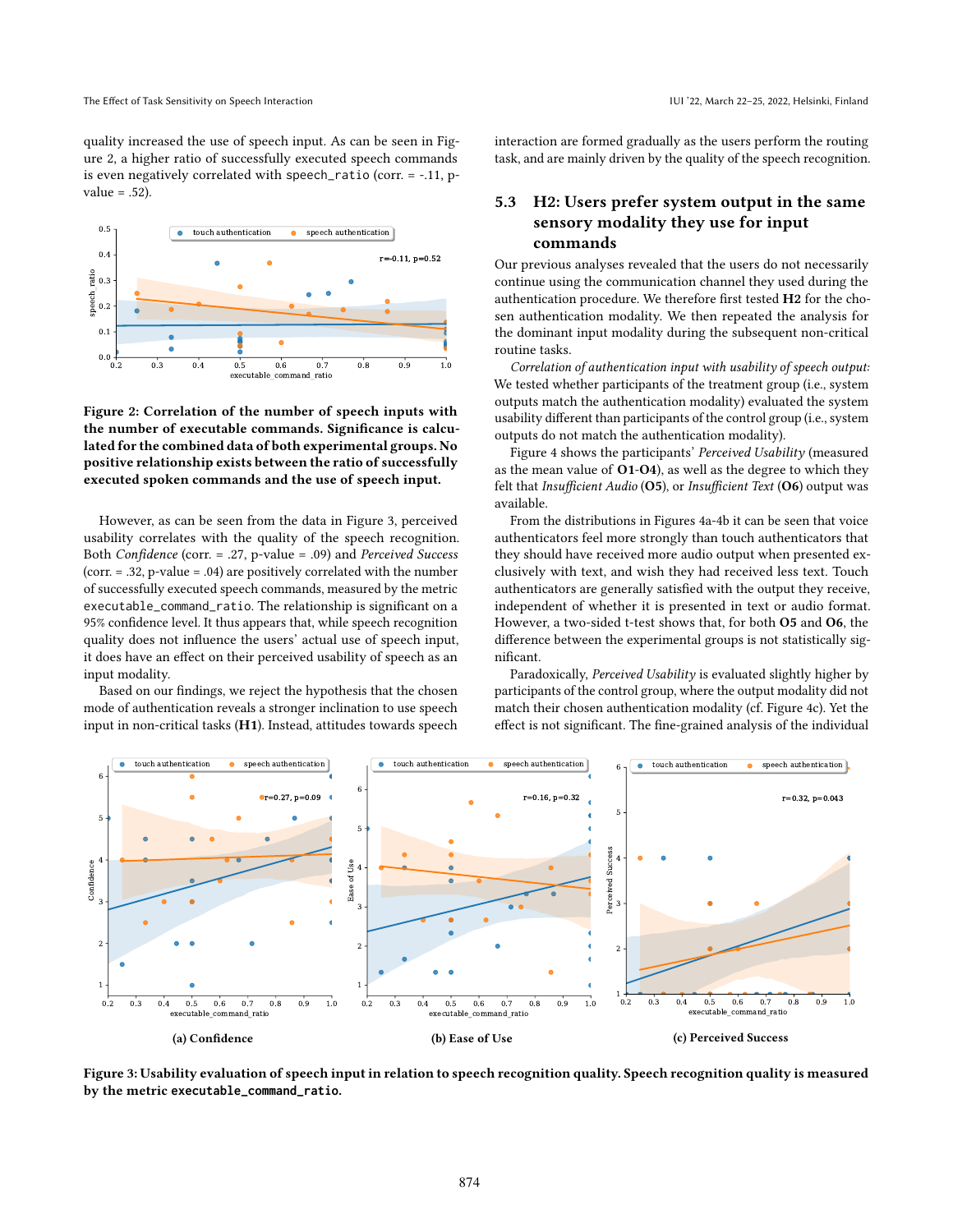IUI '22, March 22–25, 2022, Helsinki, Finland Melanie Heck, Seong Hyun Shon, and Christian Becker

<span id="page-7-0"></span>

Figure 4: Usability evaluation of text and audio output in dependence of the chosen authentication modality.

usability measures (O1-O4) in Table [5](#page-7-1) shows that, even when examined in isolation, the difference between the experimental groups is not significant for any of the measures.

Correlation of routine task input with usability of speech output: Given that we did not find a clear link between the authentication modality and the frequency of speech interactions in subsequent non-critical routine tasks, we additionally tested whether users who more frequently used speech input throughout the entire interaction had a more positive perception of the usability of speech output. While a small positive correlation exists (cf. Figure [5\)](#page-7-2), the relationship is not significant (corr. = .11, p-value = .52).

<span id="page-7-2"></span>

<span id="page-7-1"></span>Figure 5: Usability evaluation of speech output in relation to the frequency of speech interaction during non-critical routine tasks (measured by **speech\_ratio**).

Our data therefore provide no support for the hypothesis that users prefer system output in a format that matches their sensory input modality (H2). This finding is consistent across all evaluated task types, and thus applies to security sensitive authentication as well as non-critical routine tasks.

## 6 DISCUSSION

Based on the data from our 40 study participants interacting with the smart home application, we found indications that users who authenticate themselves using speech do not necessarily perceive speech input and output as more usable. What is more, they do not use speech interaction more frequently during non-critical routine tasks than touch authenticators. We therefore found no support for the hypothesis that the interaction behavior during login is representative for the user's inclination to use speech input in noncritical tasks  $(H1)$ . The finding is robust to the quality of the speech recognition engine: A high number of recognition errors does not prevent the users from issuing spoken commands, although it does negatively impact their perceived usability of speech input. Similar behaviors have been observed in a study by Rebman et al. [\[41\]](#page-9-42), where users of a meeting support applications were dissatisfied with the speech recognition quality, but would still use the technology for future interactions. In contrast, Schaffer et al. [\[45\]](#page-9-20) report opposing results from a study in which the users of a restaurant booking

| output | authentication |          |          | <b>Perceived Usability</b> |           |           |        | <b>Insufficient Audio</b> | <b>Insufficient Text</b> |
|--------|----------------|----------|----------|----------------------------|-----------|-----------|--------|---------------------------|--------------------------|
|        |                |          |          | 01                         | <b>O2</b> | <b>O3</b> | 04     | <b>O5</b>                 | <b>O6</b>                |
|        | touch          | $N = 20$ | $\mu$    | 4.60                       | 3.75      | 4.70      | 4.35   | 3.40                      | 3.55                     |
| Text   |                |          | $\sigma$ | (1.91)                     | (1.97)    | (1.97)    | (1.74) | (1.77)                    | (1.60)                   |
|        | speech         | $N = 4$  | $\mu$    | 5.50                       | 4.25      | 5.25      | 5.50   | 4.50                      | 2.50                     |
|        |                |          | $\sigma$ | (1.66)                     | (1.92)    | (1.48)    | (0.87) | (1.66)                    | (0.87)                   |
| Audio  | touch          | $N = 4$  | $\mu$    | 6.00                       | 5.25      | 6.00      | 4.00   | 4.25                      | 3.50                     |
|        |                |          | $\sigma$ | (0.00)                     | (1.48)    | (1.00)    | (1.41) | (1.64)                    | (1.66)                   |
|        | speech         | $N = 12$ | $\mu$    | 5.00                       | 4.50      | 4.67      | 4.58   | 3.25                      | 4.00                     |
|        |                |          | $\sigma$ | (1.78)                     | (2.06)    | (1.93)    | (1.75) | (1.23)                    | (0.91)                   |
|        |                |          |          |                            |           |           |        |                           |                          |

Table 5: Usability evaluation of audio output per authentication and activated output modality.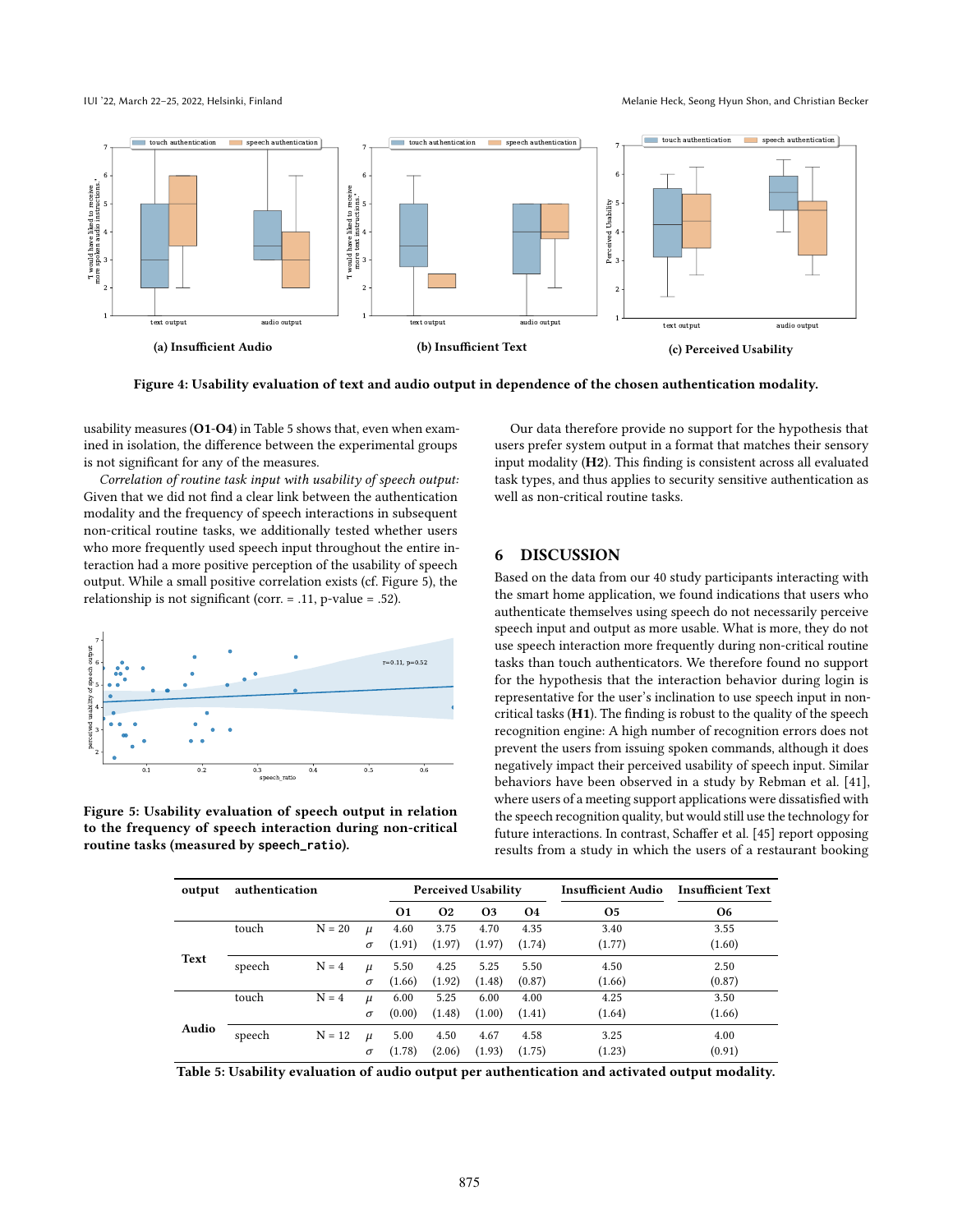system for mobile phones were less likely to choose speech over touch input if the speech recognition quality was poor.

We further found that users who more frequently favor speech input over touch do not evaluate speech output more positively than those who have a general preference for touch input (H2).

The study was conducted in a private space where security threats are minimized. Yet even in this protected environment, we did not find a correlation between voice authentication and the users' attitude towards voice-based interaction in non-critical tasks. While we anticipated concerns about speaking a PIN aloud, the participants' answers to A6 ("How insecure, discouraged, irritated, stressed and annoyed did you feel during the login task?") indicate that the participants who used the PIN based speech authentication felt the most secure, even compared to touch authenticators. Thus, we observed no influence on the users' trust in the system. It is therefore safe to assume that the authentication modality will also not correlate with inputs for non-critical tasks in other contexts, including public spaces.

These findings have two important implications for the design of multimodal systems that adapt the output format to the user's interaction behavior. First, the sensory modality that the user chooses for the first few inputs does not necessarily match their preferred output modality. This is independent of whether the input is used for authentication or for the execution of non-critical routine tasks. Instead, preferences are formed gradually. We therefore anticipate that a static one-time adaptation of the output format to the user's input during the first few interactions would not be beneficial to the user. Thus, both output modalities should be provided until a clear preference is discernible. Second, multimodal interfaces should listen to all input channels throughout the interaction. Since we observed many modality switches, it would be detrimental to the usability if the system stopped listening to one input channel. Instead, input fusion techniques [\[16\]](#page-9-4) should be considered.

The study that we present in this paper concludes the exploratory phase of a long-term project. The insights we gained from this study will allow us to further improve the prototype application and remove technical barriers to using speech interaction. The current version of the application requires the users to say the exact words that are written on the actionable element. A detailed analysis of the log files showed that 63% of input recognition errors were caused not by poor performance of the speech recognition engine, but the use of an incorrect keyword. This is consistent with the findings from previous studies which suggest that some users prefer to activate a button by saying the command written on the element, while others refer to its order position on the screen [\[12,](#page-8-3) [32\]](#page-9-10). In the next iteration, we will therefore allow for more flexible commands.

We will build on the findings from this study in order to conduct a field experiment with a large and heterogeneous sample. Observing interactions over a larger time span and in the users' natural environment will reduce experimental effects which might bias the users' choice of an interaction modality [\[32\]](#page-9-10). This will allow us to see whether the input modality that dominates over a prolonged usage allows to draw conclusions about the user's preferred output format in specific situations. If such a relationship exists, the output format could be dynamically adapted to the user's situational preferences. In addition to the chosen communication

channel, situational preferences take into account the concomitant contextual factors such as ambient noise and the current location.

# 7 CONCLUSION

We conducted a study with 41 participants to assess whether the use of touch or speech input during authentication with a smart home application reveals the user's attitude towards speech interaction during non-critical routine tasks. We found that, even in the secure environment of a private home, users do not necessarily authenticate themselves with the modality they prefer for subsequent system inputs. The users' authentication behavior is therefore no reliable indicator for inputs during non-critical routine tasks. We further found that matching the output presentation (i.e., text vs. audio) to the communication channel that was used to issue the first few commands (i.e., touch vs. speech) does not increase the system usability. This finding is consistent for all task types, including both security sensitive authentication and non-critical routine tasks.

Building on these findings, we will extend the study in a longterm field experiment to observe interaction patterns over an extended period of time. We hope that this will allow us to conclude whether contextual input preferences from prolonged interactions can be used for dynamic adaptation of multimodal systems.

#### **REFERENCES**

- <span id="page-8-8"></span>[1] L. C. Aldridge and T. C. Lansdown. 1999. Driver preferences for speech based interaction with in-vehicle systems. Proceedings of the Human Factors and Ergonomics Society Annual Meeting 43, 18 (1999), 977–981. [https://doi.org/10.1177/](https://doi.org/10.1177/154193129904301807) [154193129904301807](https://doi.org/10.1177/154193129904301807)
- <span id="page-8-5"></span>[2] Farzana Alibay, Manolya Kavakli, Jean-Rémy Chardonnet, and Muhammad Zeeshan Baig. 2017. The usability of speech and/or gestures in multi-modal interface systems. In Proceedings of the 9th International Conference on Computer and Automation Engineering (Sydney, Australia) (ICCAE '17). ACM, New York, NY, USA, 73–77.<https://doi.org/10.1145/3057039.3057089>
- <span id="page-8-1"></span>[3] Amazon.com Inc. 2021. Amazon Alexa Voice AI. [https://developer.amazon.com/](https://developer.amazon.com/en-US/alexa) [en-US/alexa](https://developer.amazon.com/en-US/alexa)
- <span id="page-8-0"></span>[4] Apple Inc. 2021. Siri does more than ever. Even before you ask. [https://www.](https://www.apple.com/siri/) [apple.com/siri/](https://www.apple.com/siri/)
- <span id="page-8-7"></span>[5] Muhammad Zeeshan Baig and Manolya Kavakli. 2018. Qualitative analysis of a multimodal interface system using speech/gesture. In 2018 13th IEEE Conference on Industrial Electronics and Applications (ICIEA '18). IEEE, Wuhan, China, 2811– 2816.<https://doi.org/10.1109/ICIEA.2018.8398188>
- <span id="page-8-10"></span>[6] John M. Bierschwale, Carlos E. Sampaio, Mark A. Stuart, and Randy L. Smith. 1989. Speech versus manual control of camera functions during a telerobotic task. Proceedings of the Human Factors Society Annual Meeting 33, 2 (1989), 134–138. <https://doi.org/10.1177/154193128903300229>
- <span id="page-8-6"></span>[7] Thayne Breetzke and Stephen V. Flowerday. 2016. The usability of IVRs for smart city crowdsourcing in developing cities. Electron. J. Inf. Syst. Dev. Ctries. 73, 1 (2016), 1–14.<https://doi.org/10.1002/j.1681-4835.2016.tb00527.x>
- <span id="page-8-4"></span>[8] Nikola Bubalo, Frank Honold, Felix Schüssel, Michael Weber, and Anke Huckauf. 2016. User expertise in multimodal HCI. In Proceedings of the European Conference on Cognitive Ergonomics (Nottingham, UK) (ECCE '16). ACM, New York, NY, USA, Article 10, 6 pages.<https://doi.org/10.1145/2970930.2970941>
- <span id="page-8-9"></span>[9] Stéphanie Buisine and Jean-Claude Martin. 2003. Design principles for cooperation between modalities in bi-directional multimodal interfaces. In Proceedings of the CHI 2003 workshop on Principles for multimodal user interface design. Ft. Lauderdale, FL, USA, 72–75.
- <span id="page-8-11"></span>[10] Stéphanie Buisine and Jean-Claude Martin. 2003. Experimental evaluation of bi-directional multimodal interaction with conversational agents. In IFIP TC13 International Conference on Human-Computer Interaction (INTERACT '03). IOS Press, (c) IFIP, Zurich, Switzerland, 168–175.
- <span id="page-8-2"></span>[11] José Coelho and Carlos Duarte. 2011. The contribution of multimodal adaptation techniques to the GUIDE interface. In International Conference on Universal Access in Human-Computer Interaction. Design for All and eInclusion. LNCS, vol. 6765 (Orlando, FL, USA) (UAHCI '11). Springer, Berlin, Heidelberg, 337–346. [https://doi.org/10.1007/978-3-642-21672-5\\_37](https://doi.org/10.1007/978-3-642-21672-5_37)
- <span id="page-8-3"></span>[12] José Coelho, Carlos Duarte, Pradipta Biswas, and Patrick Langdon. 2011. Developing accessible TV applications. In The Proceedings of the 13th International ACM SIGACCESS Conference on Computers and Accessibility (Dundee, UK) (ASSETS '11).